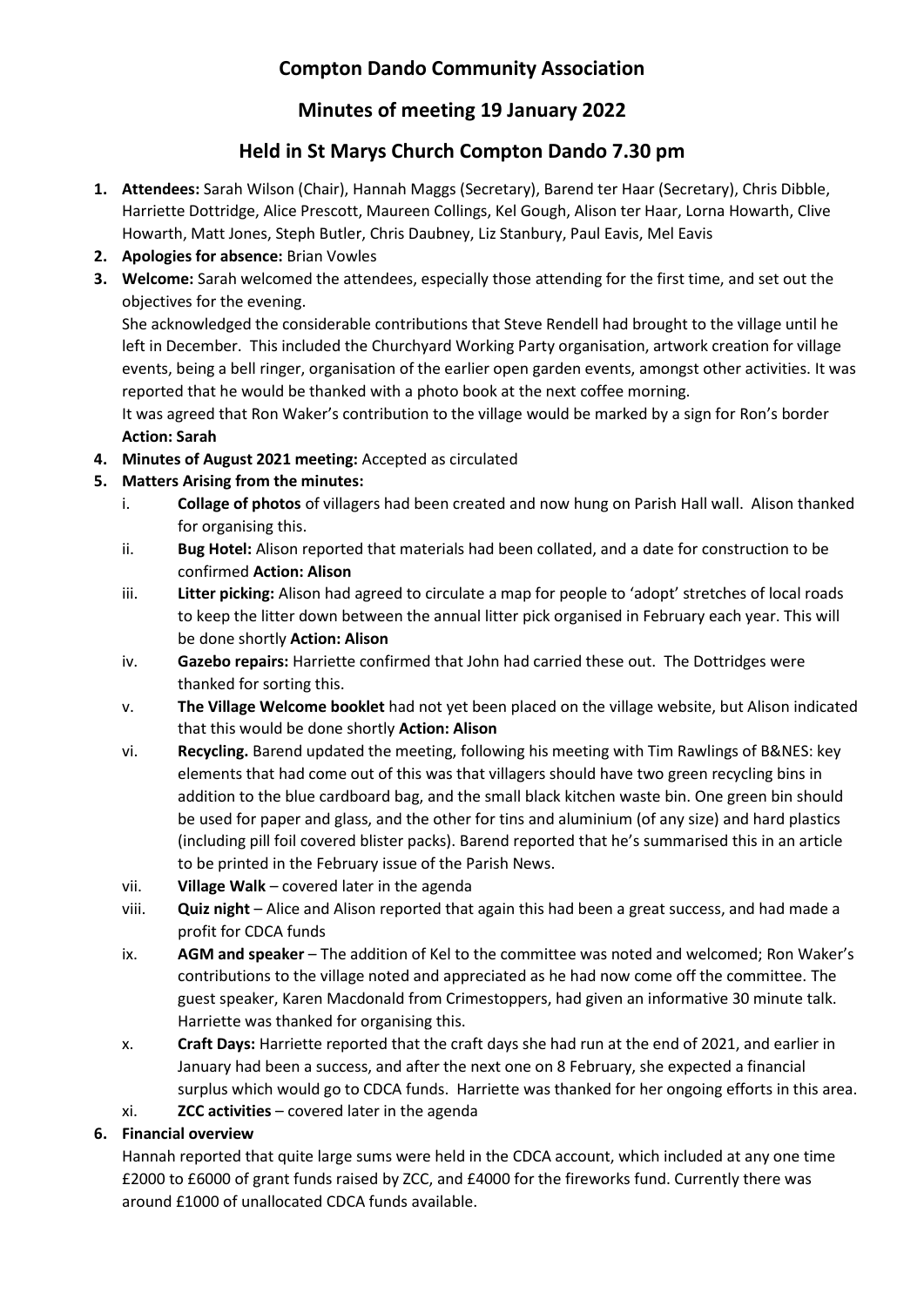### **7. Governance**

The pre-circulated paper was discussed, and the principles proposed, and agreed, and that the Constitution be updated to cover the key aspects of how individual group activities, such as the fireworks, Youth Group, ZCC, etc would continue to be encompassed and protected.

Reinstatement of the Youth Group was a possibility with the number of new younger arrivals in the village – different requirements for infant and primary level youngsters from teenagers. **Action: Matt to discuss with relevant parents**

ZCC's aims need to be formalised – to be based on the ZCC website page.

#### Proposed revisions to the Constitution would be drafted **Action: Sarah and Barend**

#### **8. ZCC update**

Clive and Matt updated the meeting:

- i. Grants had been obtained to be able to carry out thermal surveys of up to 28 properties to ascertain where improvements could be made to reduce energy costs. These surveys would be starting shortly.
- ii. Funding was available within ZCC funds for some limited improvements such as draft-proofing and LED light bulbs
- iii. ZCC has a thermal camera which can be borrowed by villagers to assess their own properties contact Clive to access this
- iv. Harriette and Matt are researching creating a reference list of who has which tools they would be prepared to lend to other villagers
- v. Barend is researching the installation of Electric Vehicle (EV) charging points on Fairy Hill and in the pub car park

#### **9. S137 Grant ideas**

Each year the Parish Council has a grant fund available for bodies to apply for financial support for additions that would benefit the parishioners. (The new benches along the Chew were supported this year, for example, as was the thermal camera). Interests in applying need to be in by the end of January, and the formal paperwork by the end of March.

For the 2021-22 grant, the meeting agreed that CDCA should apply to replace two of the 20 year old picnic benches in the plantation at a cost of ca £400 each. **Action: Barend to make the application** Harriette asked whether a grant could be sought to deal with the trees that were damaging the wall on the south side of the bottom of Bathford Hill. Since these were on private land and the responsibility of the landowner, this would not qualify for S137 grant coverage. Steph offered to discuss this with Simon Kinnersly to ask if he would arrange for the trees to be cut back at least to hedge height. **Action: Steph**

#### **10. Calendar**

Various activities were discussed, and dates selected as per the table below.

- i. **Coffee morning and CDCA meetings** had already been set for the year
- ii. Dates for the **Church Yard Working Parties** were agreed. (The June date will move to the May date if the fete is held in June.) Kel offered to take ownership of their organisation, which was unanimously agreed
- iii. **Fete:** Sarah collected names of those offering to form a working party to agree what we could put on this year. Tentatively 2 July, but a suggestion after meeting was that Jubilee weekend on 4 June might be more appropriate this year.
- iv. Clive offered to arrange a **village walk**, tentatively for 10 April, depending on the state of the bluebells
- v. Harriette has her next **Craft Day** on 8 February, and would arrange more in the autumn
- vi. **Platinum Jubilee** weekend 2-5 June.

Joy Webb is planning to prepare 7 flower arrangements to depict each decade that the Queen has been on the throne. **Agreed** that CDCA would provide £100 towards the costs. It was suggested that maybe the occasion could be broadened into more of a flower festival.

There would be a beacon on 2 June. **Action: Hannah**

Matt would contact the teenager group in the village to find out what they would be interested in for the weekend. **Action: Matt**